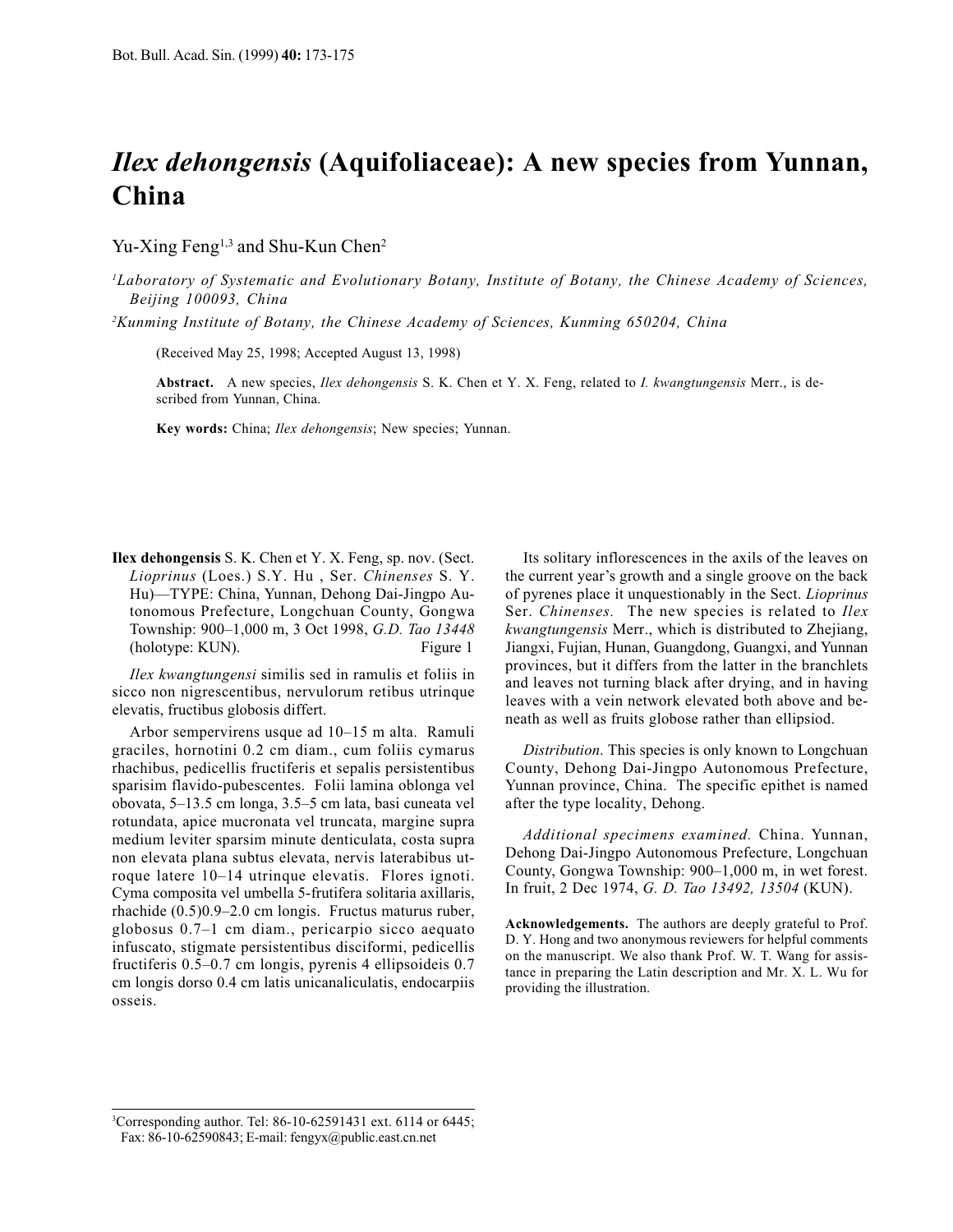

Figure 1. Ilex dehongensis S. K. Chen et Y. X. Feng. 1, A fruiting branch, original size; 2, A fruit, scale = 1.5 cm; 3, A pyrene in lateral view, scale =  $0.6$  cm; 4, A pyrene in dorsal view, scale =  $0.6$  cm. (Illustrated by Mr. Xi-lin Wu)